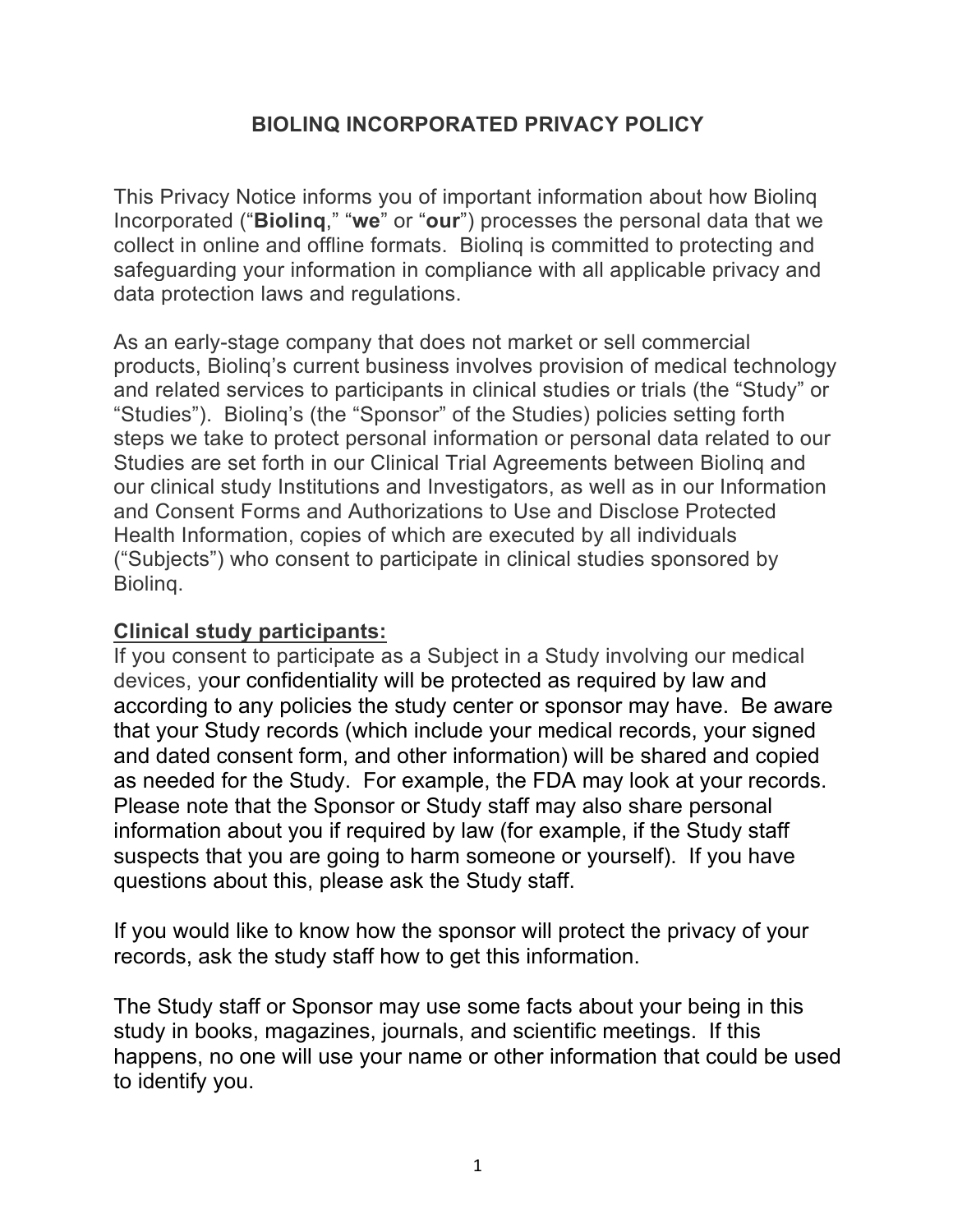The Institutions, Investigators and their respective personnel who conduct our clinical studies may be subject to the requirements of 42 U.S.C. 1171 *et seq.* enacted by the Health Insurance Portability and Accountability Act of 1996 ("HIPAA"), as amended, and regulations promulgated thereunder, and/or other applicable state or federal law or regulations governing the use, disclosure, confidentiality, security, or privacy of personally identifiable information (collectively, the "Privacy Regulations"). The Institutions, in connection with the performance of the Studies, may collect, create, receive, use, or disclose "protected health information" ("PHI"), as that term is defined in 45 C.F.R. 164.501. The Institutions conducting our Studies all represent and warrant that they shall act in compliance with the Privacy Regulations, including, but not limited to, either (1) obtaining valid authorizations meeting all of the requirements of the Privacy Regulations which authorize Institution to collect, create, receive, use, or disclose (including to Sponsor) PHI, and/or (2) making an informed and good faith determination that it is not required to obtain authorization under the Privacy Regulations for such collection, creation, receipt, use, or disclosure (including to Sponsor).

An institutional review board (IRB) is an independent committee established to help protect the rights of research subjects. If you are a Subject in one of our Studies and you have any questions about your rights as a research Subject, and/or concerns or complaints regarding our research Study, please contact the IRB identified on the informed consent document you signed to be a participant in the study.

# **When and why Biolinq collects Personal Data or Information from individuals who are not Subjects in our Studies**

When we use the term "**Services**" in this Policy, we mean to refer collectively to:

- The website owned and controlled by us that links to this Privacy Notice ("**Sites**"); and
- Interactions with the public whether in person or via social media properties we operate, and emails that we send ("**Social Media Activities**").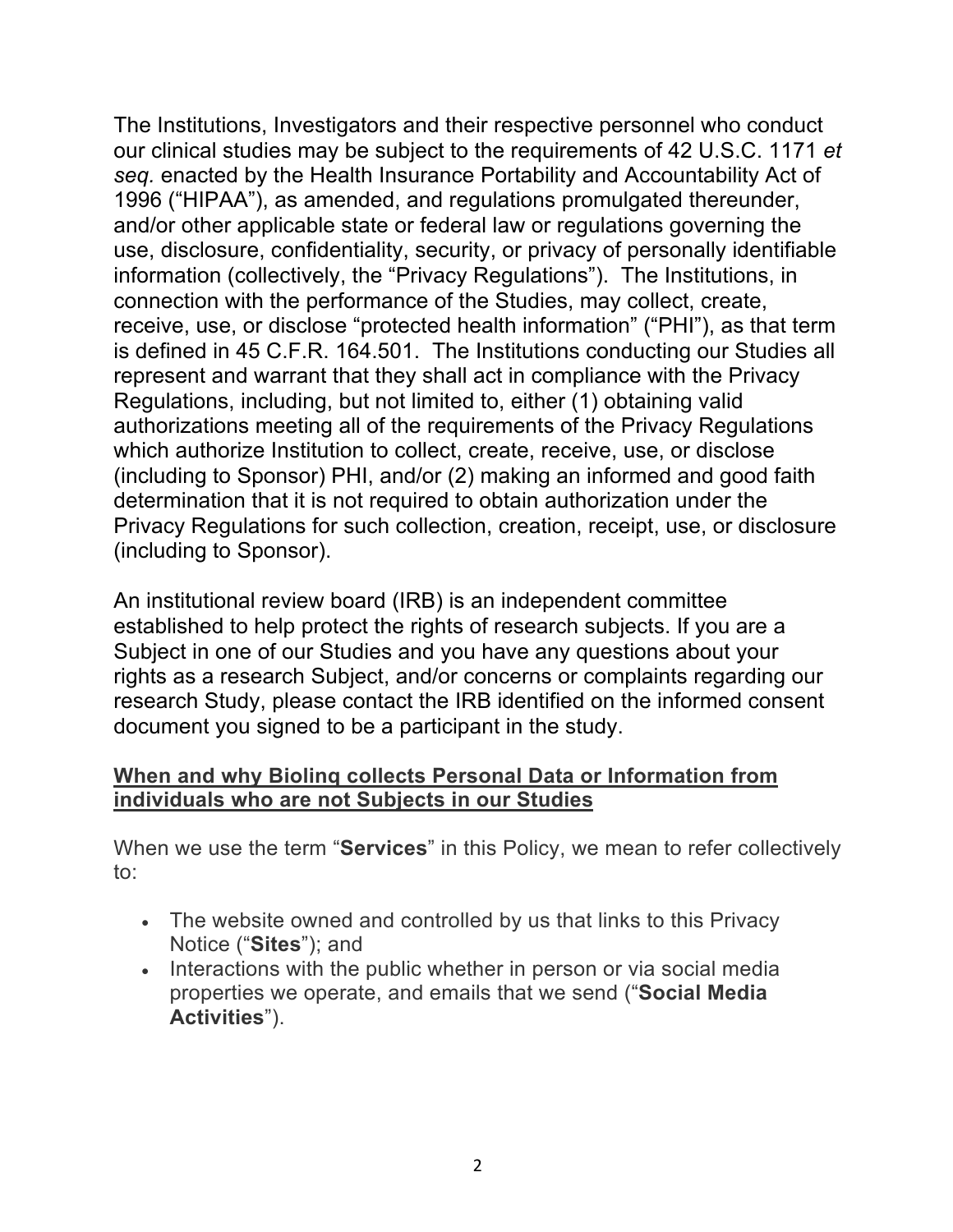When we use the term "**personal data**" or "**personal information**," we mean data or information that reasonably can be used to identify a person, or that reasonably relates to a person.

### *How we collect and use personal data*

We collect and process personal data about a number of different individuals through the provision of our Services. These include prospective customers of our future products, others who may be interested in our technology and future products and services, visitors to our offices, visitors to our Sites, vendors, physicians and other individuals.

### **Partners, Members of the Public and Prospective Customers**: We

collaborate with and use services from corporate entities, and data about entities is not personal data. But we do process personal data of their employees, representatives and other personal data provided to us. Moreover, we also process personal data that members of the public provide to us via our Sites and Social Media Activities.

We may collect the following personal data in the context of providing our Services and through our Sites and Social Media Activities:

- Names
- Job titles
- Email address
- Physical address
- Phone number
- Device log data (but not patient data)

Our legal bases for processing personal data in connection with our Services and through our Sites and Social Media Activities include:

- To comply with legal obligations and professional responsibilities;
- To perform contracts;
- To pursue our legitimate interests of:
	- ensuring that we deliver the best possible service,
	- keeping individuals informed of developments in our technology, products, and services,
	- business development, and
	- ensuring we build and maintain a good working relationship with you;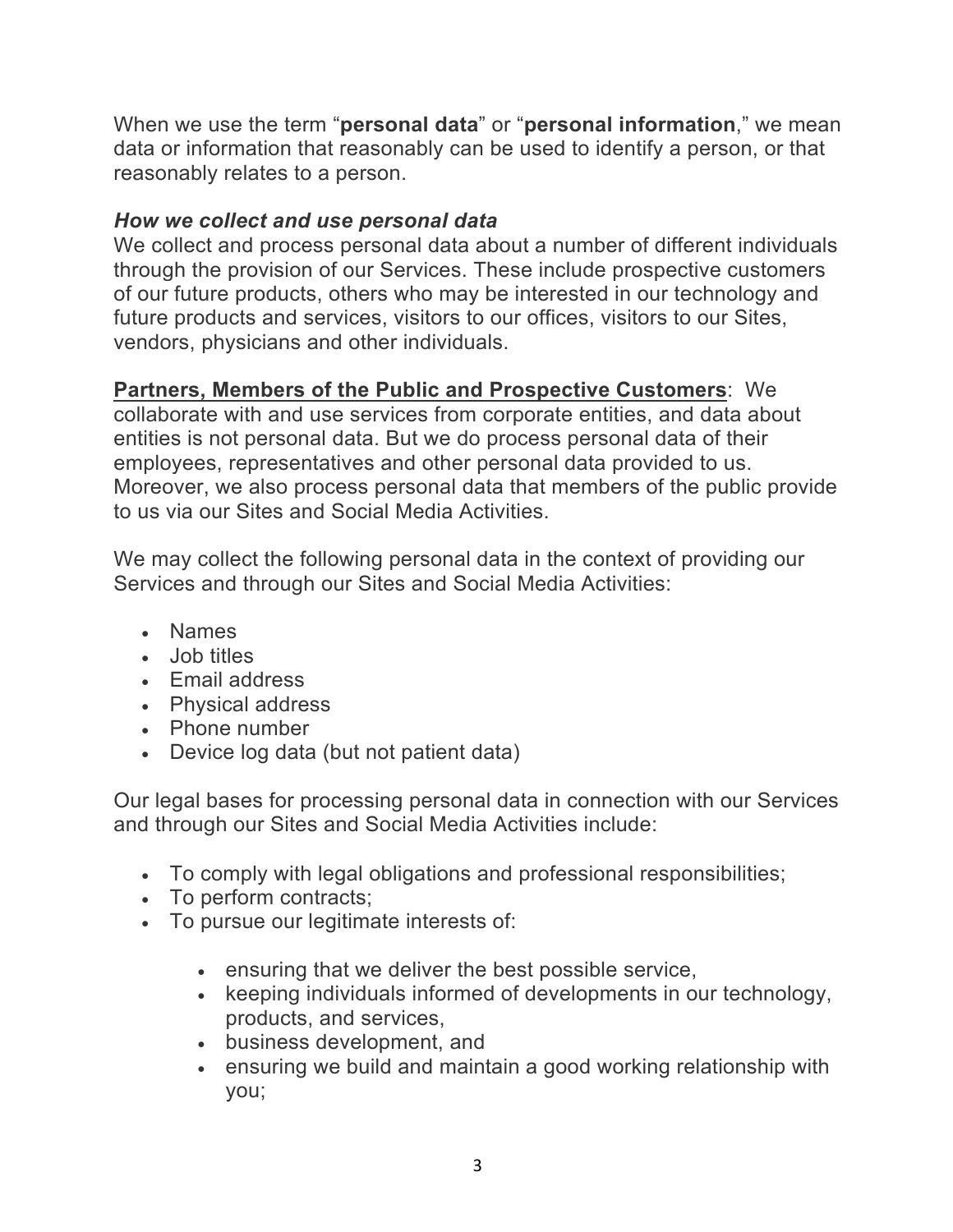• Your consent, but where we make it clear to you in advance that we are relying on you consent (for example, when you sign up to our mailing list).

**Health Care Professionals:** We often interact with health care professionals in the conduct of our business. In connection with our Services, we may contract with them to perform consulting or to conduct clinical trials. We collect the following personal data about health care professionals.

- Names
- Job titles
- Email address
- Professional address
- Phone number
- Resume and work history details
- Financial and tax information (when we need to pay consultants)

Our legal bases for processing this personal data include:

- To comply with legal obligations and professional responsibilities (for example, transparency laws and codes governing the health care industry);
- To perform contracts;
- To pursue our legitimate interests of:
	- ensuring that we deliver the best possible services,
	- keeping individuals informed of developments in our technology, and services,
	- business development, and
	- ensuring we build and maintain a good working relationship with health care professionals in the industry;
- Their consent, but where we make it clear to you in advance that we are relying on their consent.

**Visitors to our offices:** For visitors to our offices we take a record of name and contact information. This information is recorded for legitimate business purposes and for health and safety purposes so that we know who is in the building in event of an emergency. If we host guests or members of the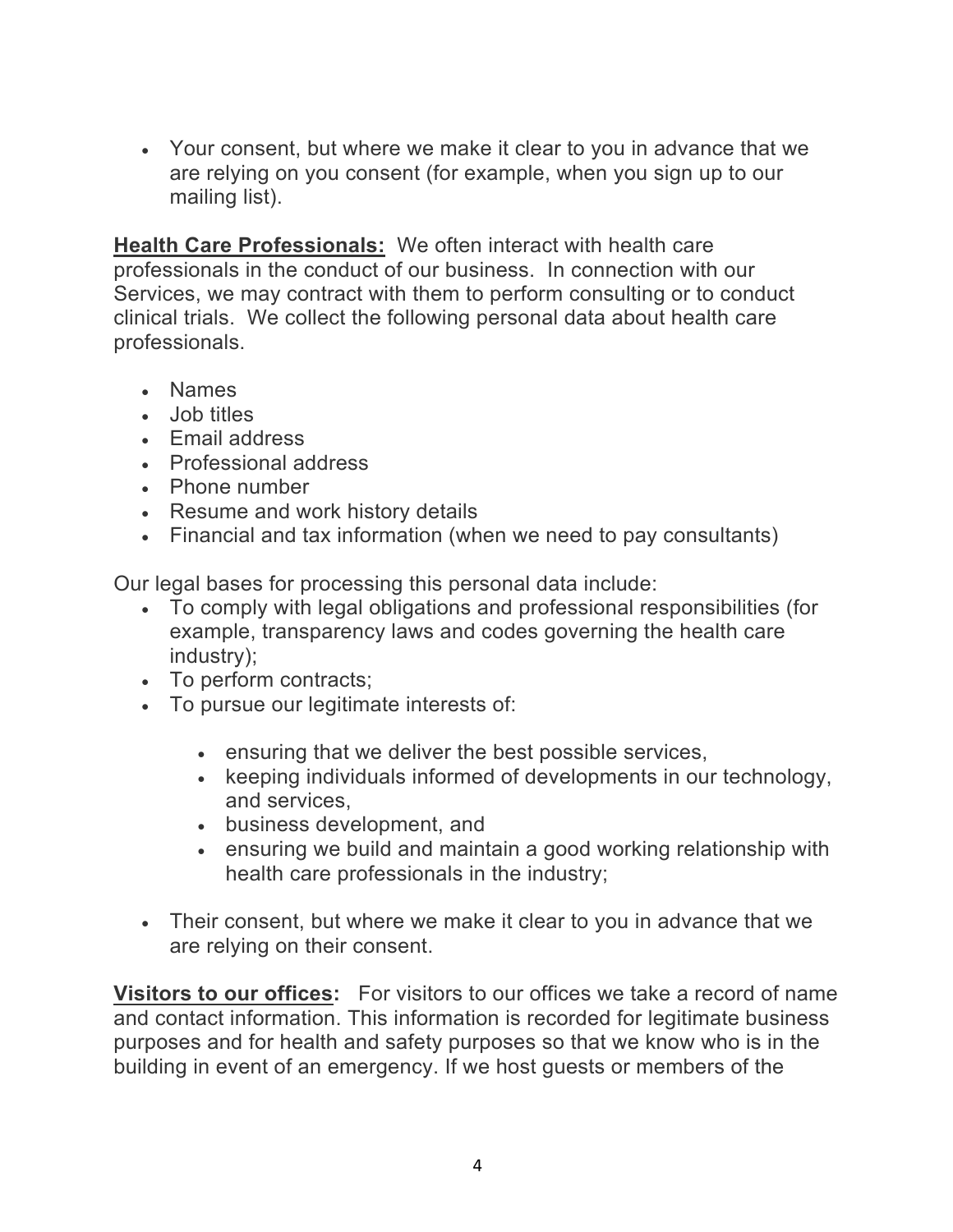public at our facilities and we serve food, we may have information about your dietary requirements.

The legal bases we rely on to process this personal data are:

- To comply with our legal obligations;
- To pursue our legitimate interests in ensuring the safety and security or our employees and visitors.

**Vendors and business partners:** We process personal data of vendors and business partners in the conduct of our business operations, including name, contact information, financial information, tax information, and information to verify identity. For vendors, we do this so that we can communicate about the services the vendors are providing to us now and in the future. For business partners, we do this to support, grow and maintain the relationship. For individual vendors and business partners, we hold financial information in order to pay invoices. Sometimes we receive this information from a third party who is recommending the service to us.

The legal bases we rely on to process this personal data are:

- To perform contracts
- To comply with our legal obligations;
- To pursue our legitimate interests of managing and operating our business, including through use of vendors and business partners.

**Social Media:** Social media channels, pages and blogs which we may use are hosted by third-party vendors. Those vendors normally require registrants to provide personal data, including name and email address among other kinds of information. This personal data is not collected by us, but may be shared with us. We use this personal data to manage our online communities and for other purposes set forth in this Privacy Notice.

**E-mail Marketing:** We may periodically send you relevant alerts and newsletters by e-mail. We often receive a confirmation when you open an email or click on a link included in one of these emails, if your computer supports such capabilities. Instructions on how to unsubscribe from these alerts and newsletters are included in each e-mail.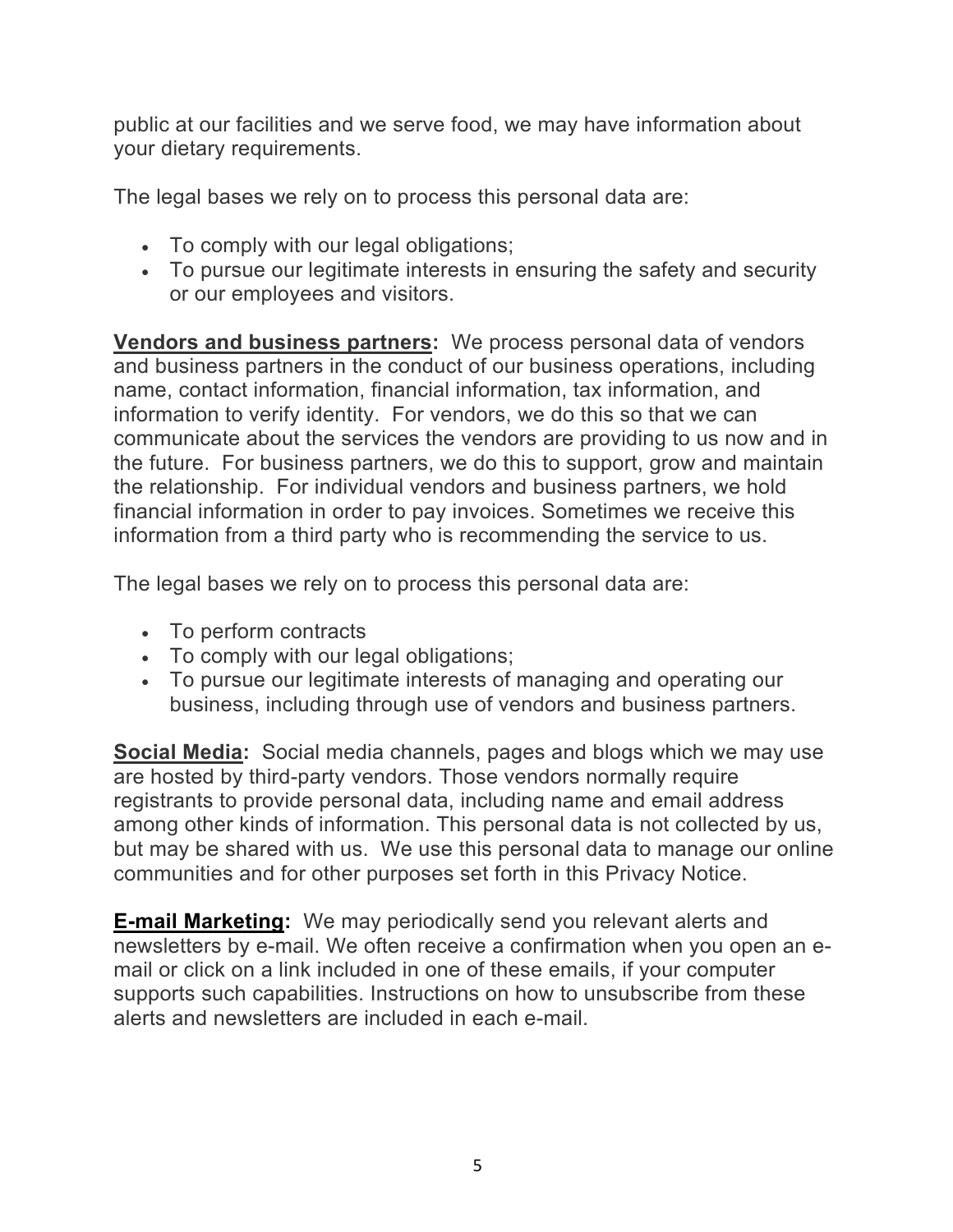# **Additional uses of personal data:**

In addition to the uses described above, we may use your personal data for the following purposes. Some of these uses may, under certain circumstances, be based on your consent, may be necessary to fulfill our contractual commitments to you, are necessary to serve our legitimate interests in the following business operations, or to comply with our legal obligations:

- Operating our business, administering the Services and managing your accounts;
- Addressing and tracking product complaints and reporting information to regulatory agencies (e.g., FDA);
- Contacting you to respond to your requests or inquiries;
- Providing you with newsletters, articles, alerts and announcements, event invitations, and other information that we believe may be of interest to you;
- Providing you with information that is tailored to your interests;
- Conducting research, surveys, and similar inquiries to help us understand trends and customer needs;
- Analyzing your interactions with us, and improving our products, services, programs, and other offerings;
- Preventing, investigating, or providing notice of fraud, unlawful or criminal activity, or unauthorized access to or use of Personal Information, our website or data systems; or to meet legal obligations; and
- Enforcing our Terms of Use and other agreements.

**Visitors to our Sites:** We may collect certain personal data from visitors to our Sites. We generally collect this information directly from you when you fill out form fields, apply for a job, or request additional information from us on our Sites. Under these circumstances we collect the following personal data on our Sites:

- Name (and Company name, if you choose to share that information)
- Email address
- Physical address
- Phone number
- Time zone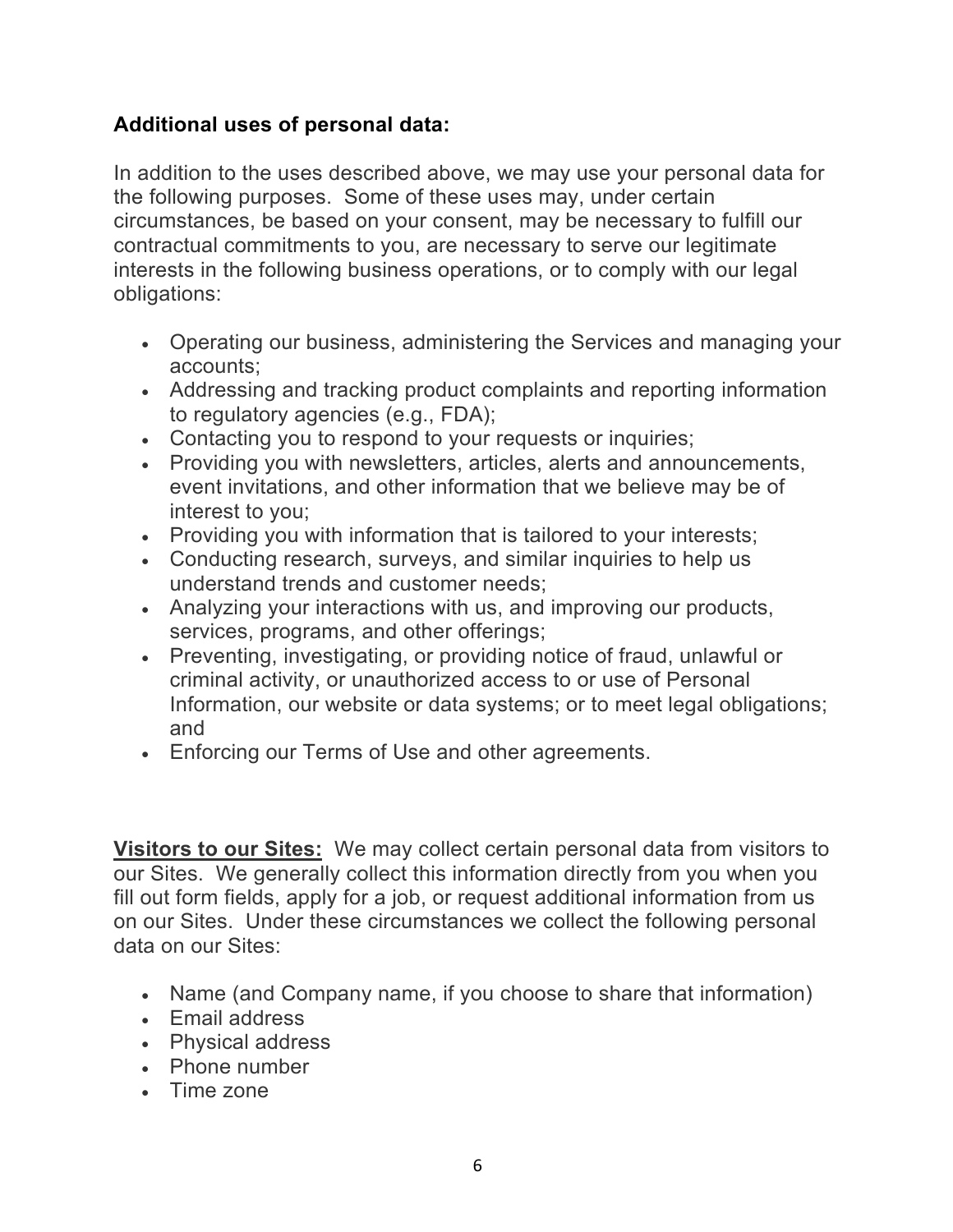- Resume and work history details, if you apply for a job with us
- The information about our services you are interested in

The legal bases we rely on to process this information are:

- To pursue our legitimate interests of operating and growing our business, and operating and improving the Sites; and
- Your consent, where we make it clear to you in advance that we are relying on you consent (for example, when you sign up to our mailing list).

Our web site (www.biolinq.com) (this "Website") collects some Personal Data from its Users.

This document contains a section dedicated to Californian consumers and their privacy rights.

This document can be printed for reference by using the print command in the settings of any browser.

Owner and Data Controller Biolinq Incorporated 4535 Towne Centre Ct STE 200 San Diego, CA 92121 **Owner contact email:** info@biolinq.com

### **Types of Data collected**

Among the types of Personal Data that this Website collects, by itself or through third parties, there are: Cookies; Usage Data.

Complete details on each type of Personal Data collected are provided in the dedicated sections of this privacy policy or by specific explanation texts displayed prior to the Data collection. Personal Data may be freely provided by the User, or, in case of Usage Data, collected automatically when using this Website.

Unless specified otherwise, all Data requested by this Website is mandatory and failure to provide this Data may make it impossible for this Website to provide its services. In cases where this Website specifically states that some Data is not mandatory, Users are free not to communicate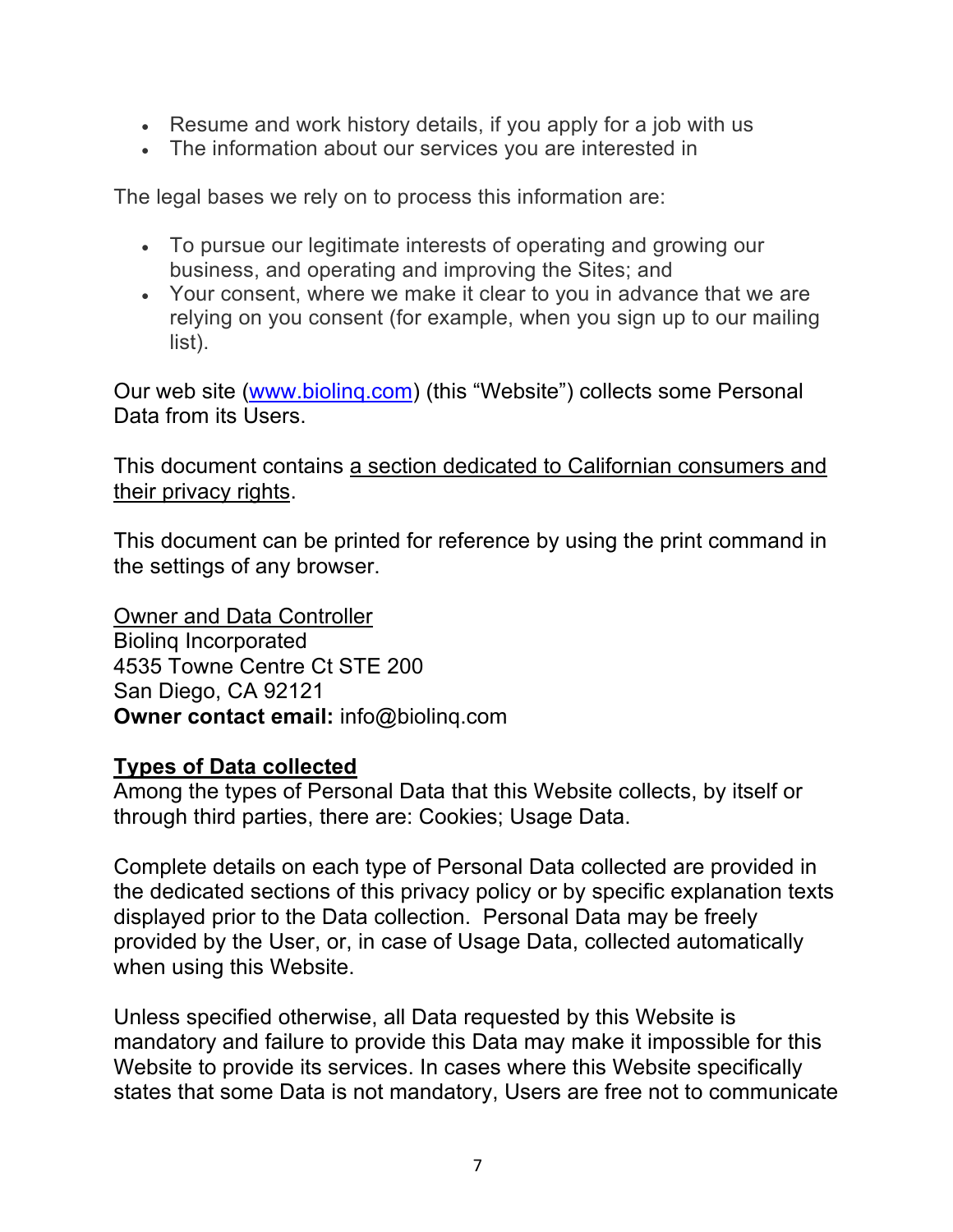this Data without consequences to the availability or the functioning of the Service. Users who are uncertain about which Personal Data is mandatory are welcome to contact the Owner.

Any use of Cookies – or of other tracking tools – by this Website or by the owners of third-party services used by this Website serves the purpose of providing the Service required by the User, in addition to any other purposes described in the present document and in the Cookie Policy, if available.

Users are responsible for any third-party Personal Data obtained, published or shared through this Website and confirm that they have the third party's consent to provide the Data to the Owner.

# **Mode and place of processing the Data**

# **Methods of processing**

The Owner takes appropriate security measures to prevent unauthorized access, disclosure, modification, or unauthorized destruction of the Data. The Data processing is carried out using computers and/or IT enabled tools, following organizational procedures and modes strictly related to the purposes indicated. In addition to the Owner, in some cases, the Data may be accessible to certain types of persons in charge, involved with the operation of this Website (administration, sales, marketing, legal, system administration) or external parties (such as third-party technical service providers, mail carriers, hosting providers, IT companies, communications agencies) appointed, if necessary, as Data Processors by the Owner. The updated list of these parties may be requested from the Owner at any time.

# **Legal basis of processing**

The Owner may process Personal Data relating to Users if one of the following applies:

• Users have given their consent for one or more specific purposes. Note: Under some legislations the Owner may be allowed to process Personal Data until the User objects to such processing ("opt-out"), without having to rely on consent or any other of the following legal bases. This, however, does not apply, whenever the processing of Personal Data is subject to European data protection law;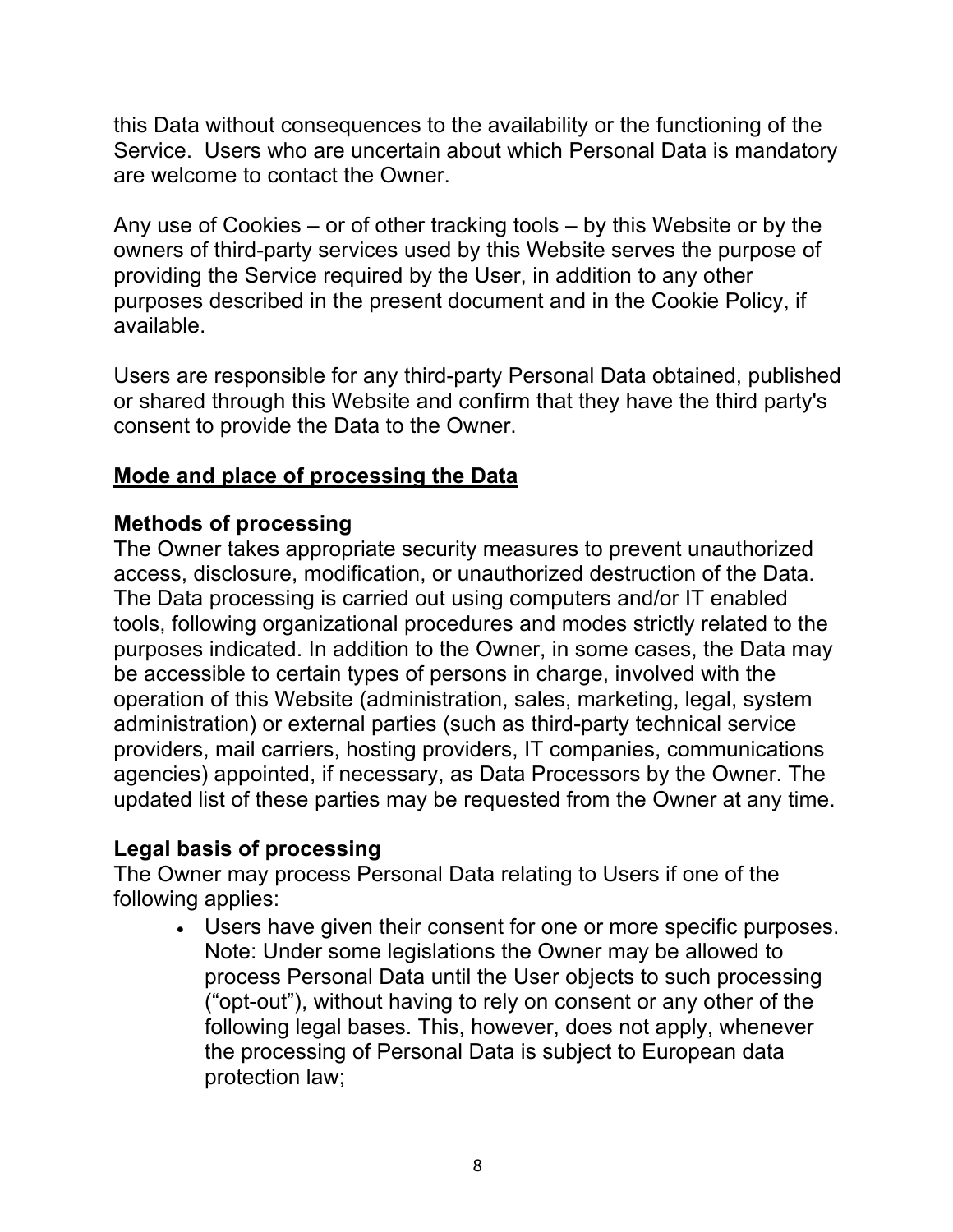- provision of Data is necessary for the performance of an agreement with the User and/or for any pre-contractual obligations thereof;
- processing is necessary for compliance with a legal obligation to which the Owner is subject;
- processing is related to a task that is carried out in the public interest or in the exercise of official authority vested in the Owner;
- processing is necessary for the purposes of the legitimate interests pursued by the Owner or by a third party.

In any case, the Owner will gladly help to clarify the specific legal basis that applies to the processing, and in particular whether the provision of Personal Data is a statutory or contractual requirement, or a requirement necessary to enter into a contract.

# **Place**

The Data is processed at the Owner's operating offices and in any other places where the parties involved in the processing are located.

Depending on the User's location, data transfers may involve transferring the User's Data to a country other than their own. To find out more about the place of processing of such transferred Data, Users can check the section containing details about the processing of Personal Data. Users are also entitled to learn about the legal basis of Data transfers to a country outside the European Union or to any international organization governed by public international law or set up by two or more countries, such as the UN, and about the security measures taken by the Owner to safeguard their Data.

If any such transfer takes place, Users can find out more by checking the relevant sections of this document or inquire with the Owner using the information provided in the contact section.

### **Retention time**

Personal Data shall be processed and stored for as long as required by the purpose they have been collected for. Therefore: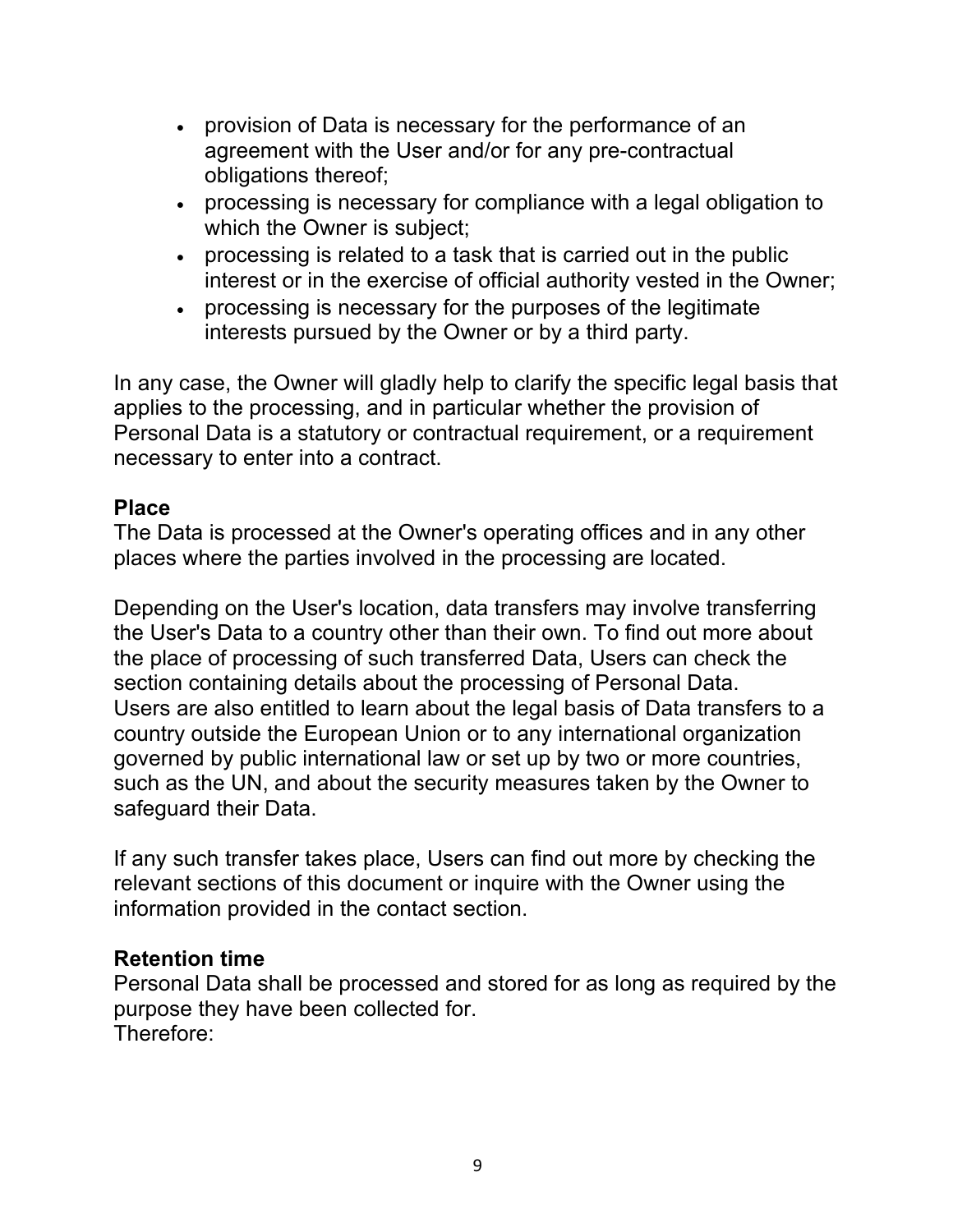- Personal Data collected for purposes related to the performance of a contract between the Owner and the User shall be retained until such contract has been fully performed.
- Personal Data collected for the purposes of the Owner's legitimate interests shall be retained as long as needed to fulfill such purposes. Users may find specific information regarding the legitimate interests pursued by the Owner within the relevant sections of this document or by contacting the Owner.

The Owner may be allowed to retain Personal Data for a longer period whenever the User has given consent to such processing, as long as such consent is not withdrawn. Furthermore, the Owner may be obliged to retain Personal Data for a longer period whenever required to do so for the performance of a legal obligation or upon order of an authority.

Once the retention period expires, Personal Data shall be deleted. Therefore, the right to access, the right to erasure, the right to rectification and the right to data portability cannot be enforced after expiration of the retention period.

### **The purposes of processing**

The Data concerning the User is collected to allow the Owner to provide its Service, comply with its legal obligations, respond to enforcement requests, protect its rights and interests (or those of its Users or third parties), detect any malicious or fraudulent activity, as well as the following: Analytics, Displaying content from external platforms, Tag Management and Platform services and hosting.

For specific information about the Personal Data used for each purpose, the User may refer to the section "Detailed information on the processing of Personal Data".

### **Detailed information on the processing of Personal Data**

Personal Data is collected for the following purposes and using the following services: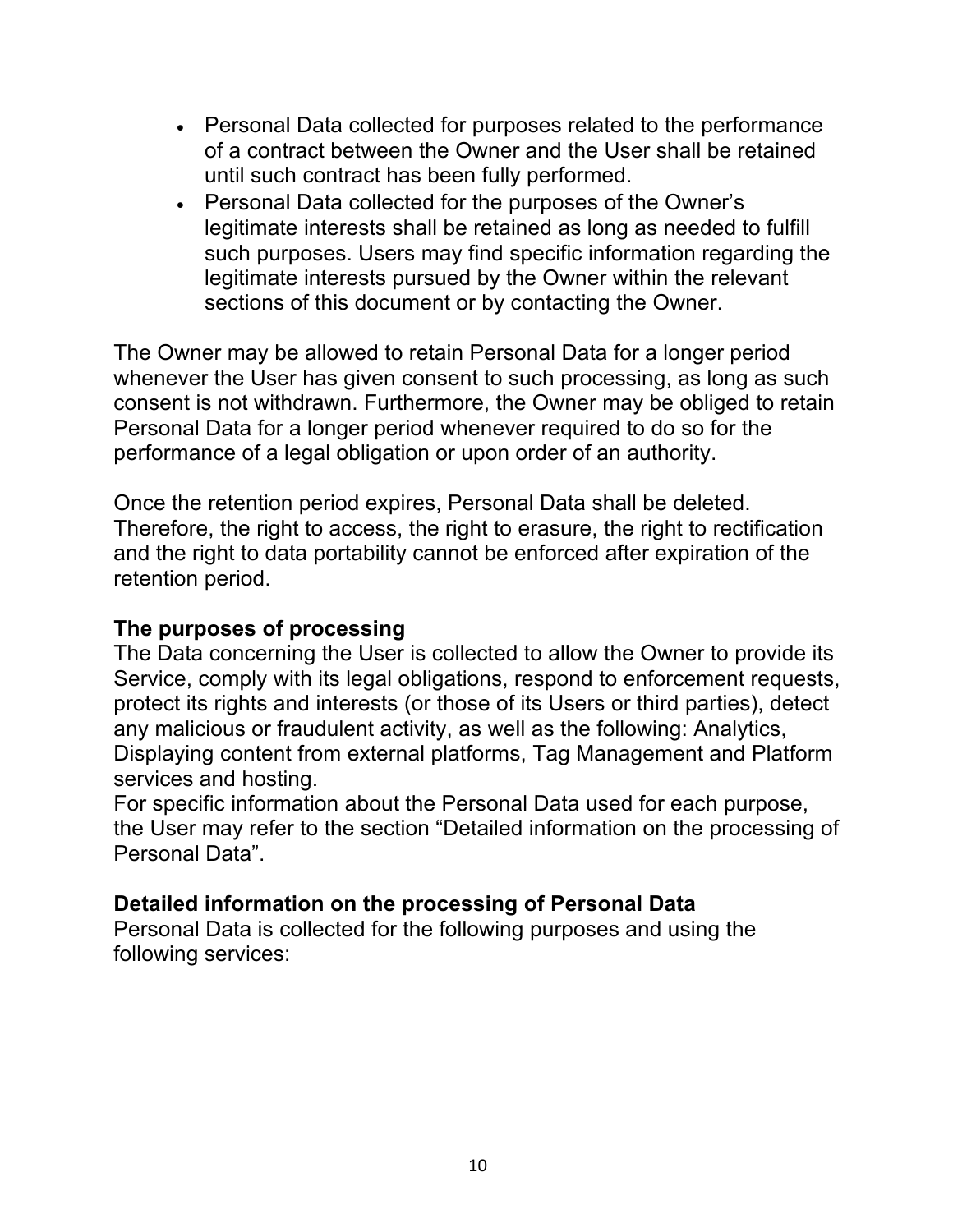- Analytics
- Displaying content from external platforms
- Platform services and hosting
- Tag Management

# **The Rights of Users**

Users may exercise certain rights regarding their Data processed by the Owner.

In particular, Users have the right to do the following:

- **Withdraw their consent at any time.** Users have the right to withdraw consent where they have previously given their consent to the processing of their Personal Data.
- **Object to processing of their Data.** Users have the right to object to the processing of their Data if the processing is carried out on a legal basis other than consent. Further details are provided in the dedicated section below.
- **Access their Data.** Users have the right to learn if Data is being processed by the Owner, obtain disclosure regarding certain aspects of the processing and obtain a copy of the Data undergoing processing.
- **Verify and seek rectification.** Users have the right to verify the accuracy of their Data and ask for it to be updated or corrected.
- **Restrict the processing of their Data.** Users have the right, under certain circumstances, to restrict the processing of their Data. In this case, the Owner will not process their Data for any purpose other than storing it.
- **Have their Personal Data deleted or otherwise removed.** Users have the right, under certain circumstances, to obtain the erasure of their Data from the Owner.
- **Receive their Data and have it transferred to another controller.** Users have the right to receive their Data in a structured, commonly used and machine readable format and, if technically feasible, to have it transmitted to another controller without any hindrance. This provision is applicable provided that the Data is processed by automated means and that the processing is based on the User's consent, on a contract which the User is part of or on pre-contractual obligations thereof.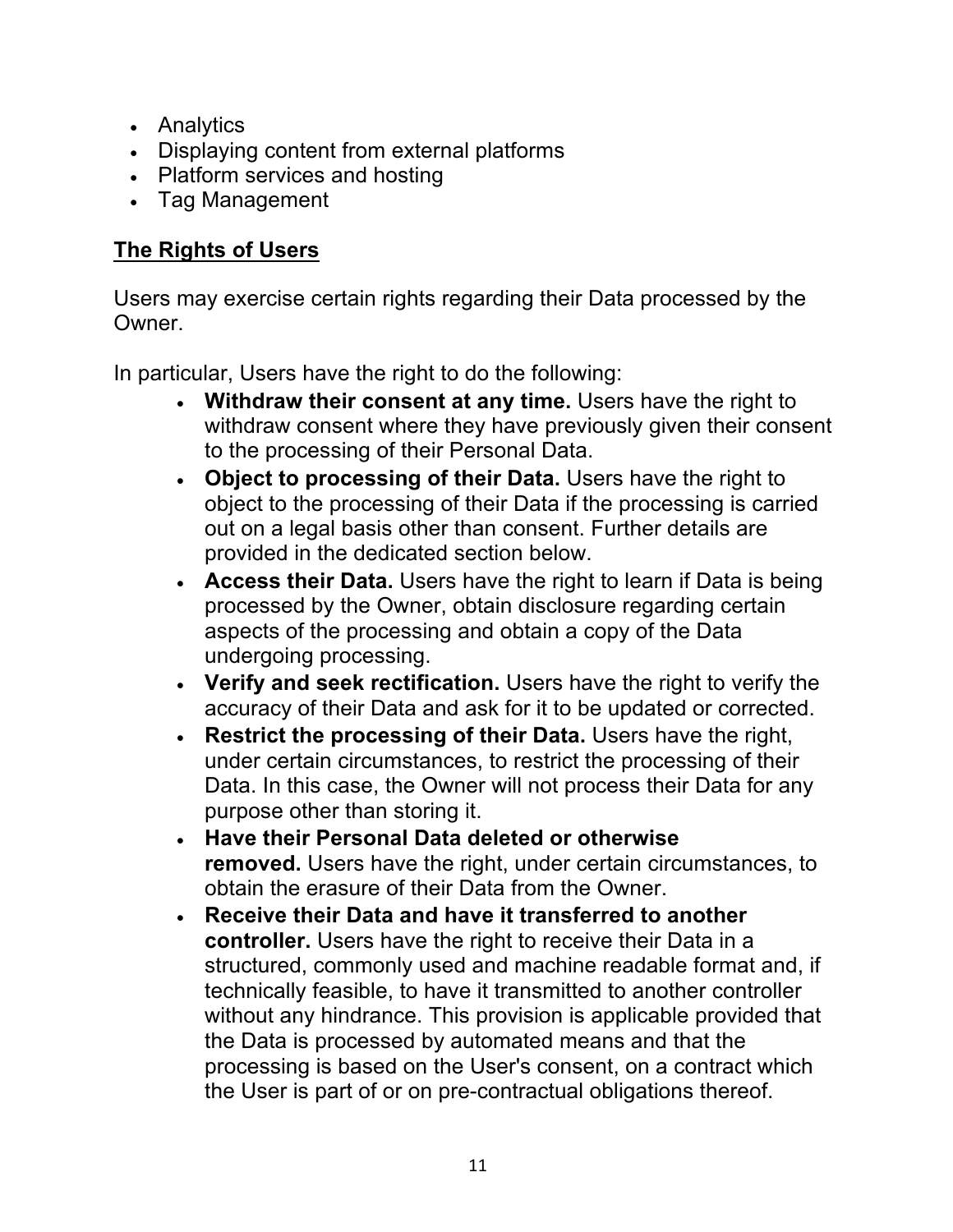• **Lodge a complaint.** Users have the right to bring a claim before their competent data protection authority.

# **Details about the right to object to processing**

Where Personal Data is processed for a public interest, in the exercise of an official authority vested in the Owner or for the purposes of the legitimate interests pursued by the Owner, Users may object to such processing by providing a ground related to their particular situation to justify the objection.

Users must know that, however, should their Personal Data be processed for direct marketing purposes, they can object to that processing at any time without providing any justification. To learn, whether the Owner is processing Personal Data for direct marketing purposes, Users may refer to the relevant sections of this document.

# **How to exercise these rights**

Any requests to exercise User rights can be directed to the Owner through the contact details provided in this document. These requests can be exercised free of charge and will be addressed by the Owner as early as possible and always within one month.

# **Cookie Policy**

This Website uses Trackers. To learn more, the User may consult the Cookie Policy.

# **Additional information about Data collection and processing**

# **Legal action**

The User's Personal Data may be used for legal purposes by the Owner in Court or in the stages leading to possible legal action arising from improper use of this Website or the related Services.

The User declares to be aware that the Owner may be required to reveal personal data upon request of public authorities.

# **Additional information about User's Personal Data**

In addition to the information contained in this privacy policy, this Website may provide the User with additional and contextual information concerning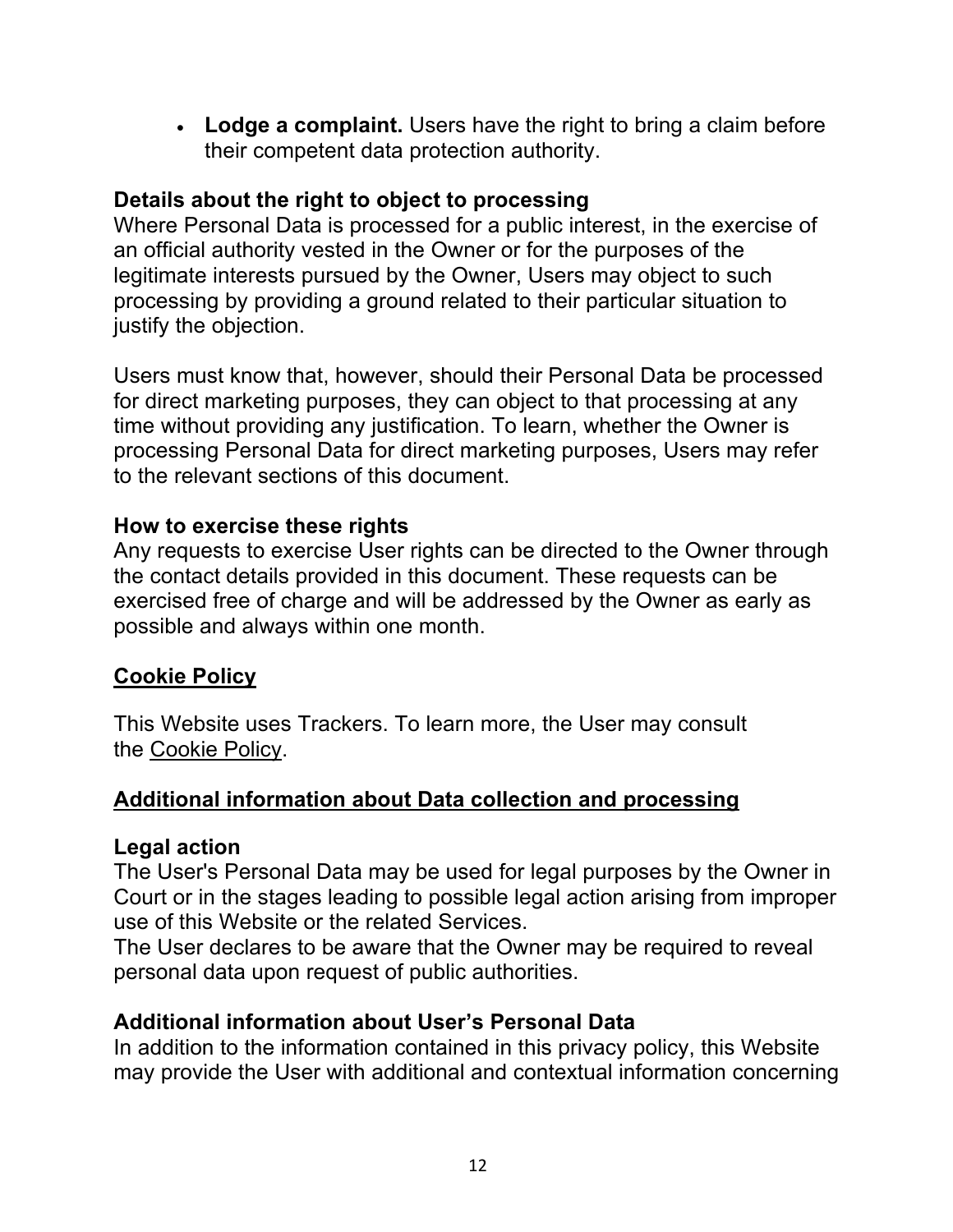particular Services or the collection and processing of Personal Data upon request.

# **System logs and maintenance**

For operation and maintenance purposes, this Website and any third-party services may collect files that record interaction with this Website (System logs) use other Personal Data (such as the IP Address) for this purpose.

# **Information not contained in this policy**

More details concerning the collection or processing of Personal Data may be requested from the Owner at any time. Please see the contact information at the beginning of this document.

# **How "Do Not Track" requests are handled**

This Website does not support "Do Not Track" requests. To determine whether any of the third-party services it uses honor the "Do Not Track" requests, please read their privacy policies.

# **Changes to this privacy policy**

The Owner reserves the right to make changes to this privacy policy at any time by notifying its Users on this page and possibly within this Website and/or - as far as technically and legally feasible - sending a notice to Users via any contact information available to the Owner. It is strongly recommended to check this page often, referring to the date of the last modification listed at the bottom.

Should the changes affect processing activities performed on the basis of the User's consent, the Owner shall collect new consent from the User, where required.

### **Information for Californian consumers**

This part of the document integrates with and supplements the information contained in the rest of the privacy policy and is provided by the business running this Website and, if the case may be, its parent, subsidiaries and affiliates (for the purposes of this section referred to collectively as "we", "us", "our").

The provisions contained in this section apply to all Users who are consumers residing in the state of California, United States of America,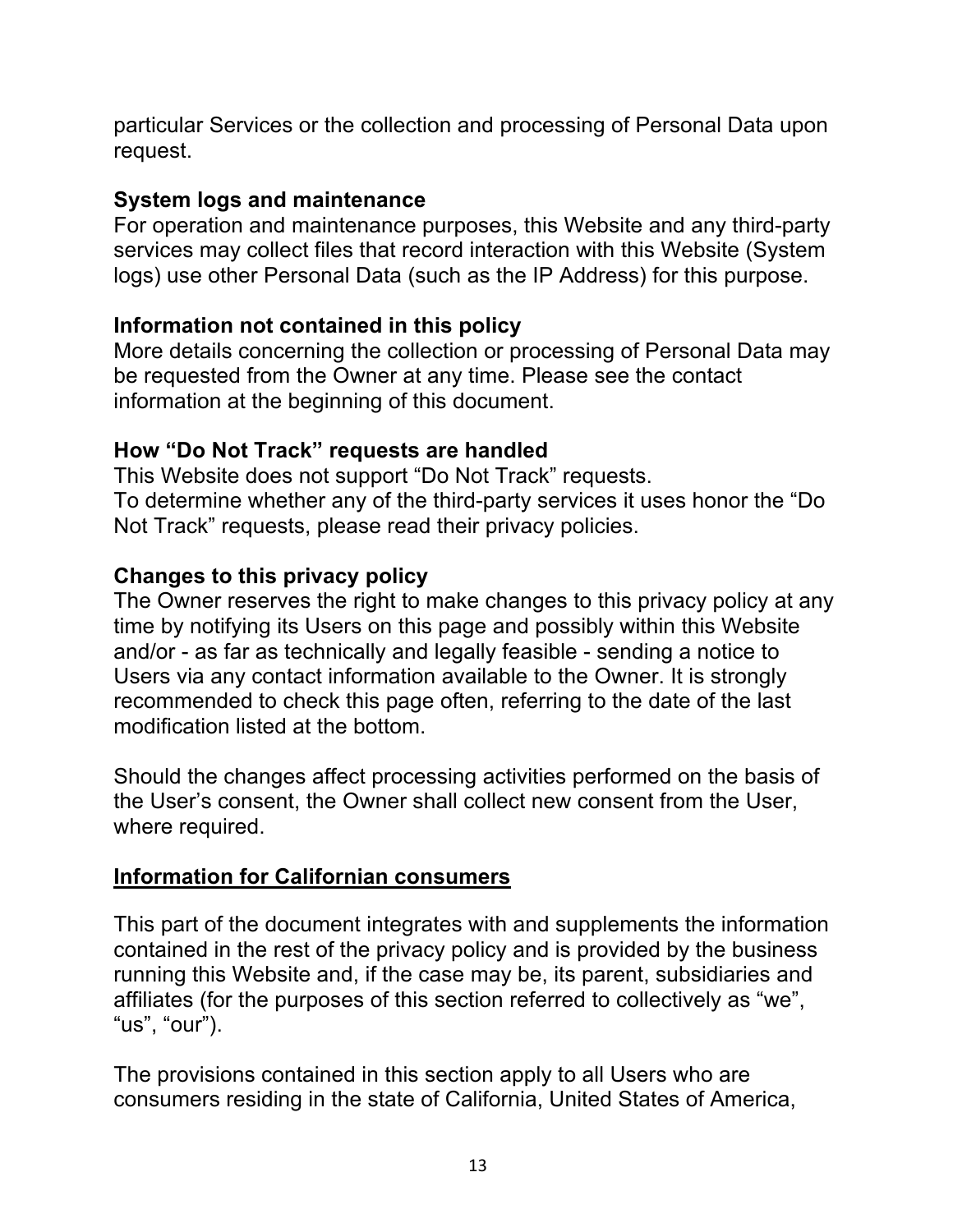according to "The California Consumer Privacy Act of 2018" (Users are referred to below, simply as "you", "your", "yours"), and, for such consumers, these provisions supersede any other possibly divergent or conflicting provisions contained in the privacy policy. This part of the document uses the term "personal information" as it is defined in The California Consumer Privacy Act (CCPA).

# **Categories of personal information collected, disclosed or sold**

In this section we summarize the categories of personal information that we've collected, disclosed or sold and the purposes thereof. **You can read about these activities in detail in the section titled "Detailed information on the processing of Personal Data" within this document.**

### **Information we collect: the categories of personal information we collect**

We have collected the following categories of personal information about you: internet information.

We will not collect additional categories of personal information without notifying you.

### **How we collect information: what are the sources of the personal information we collect?**

We collect the above-mentioned categories of personal information, either directly or indirectly, from you when you use this Website. For example, you directly provide your personal information when you submit requests via any forms on this Website. You also provide personal information indirectly when you navigate this Website, as personal information about you is automatically observed and collected. Finally, we may collect your personal information from third parties that work with us in connection with the Service or with the functioning of this Website and features thereof.

### **How we use the information we collect: sharing and disclosing of your personal information with third parties for a business purpose**

We may disclose the personal information we collect about you to a third party for business purposes. In this case, we enter a written agreement with such third party that requires the recipient to both keep the personal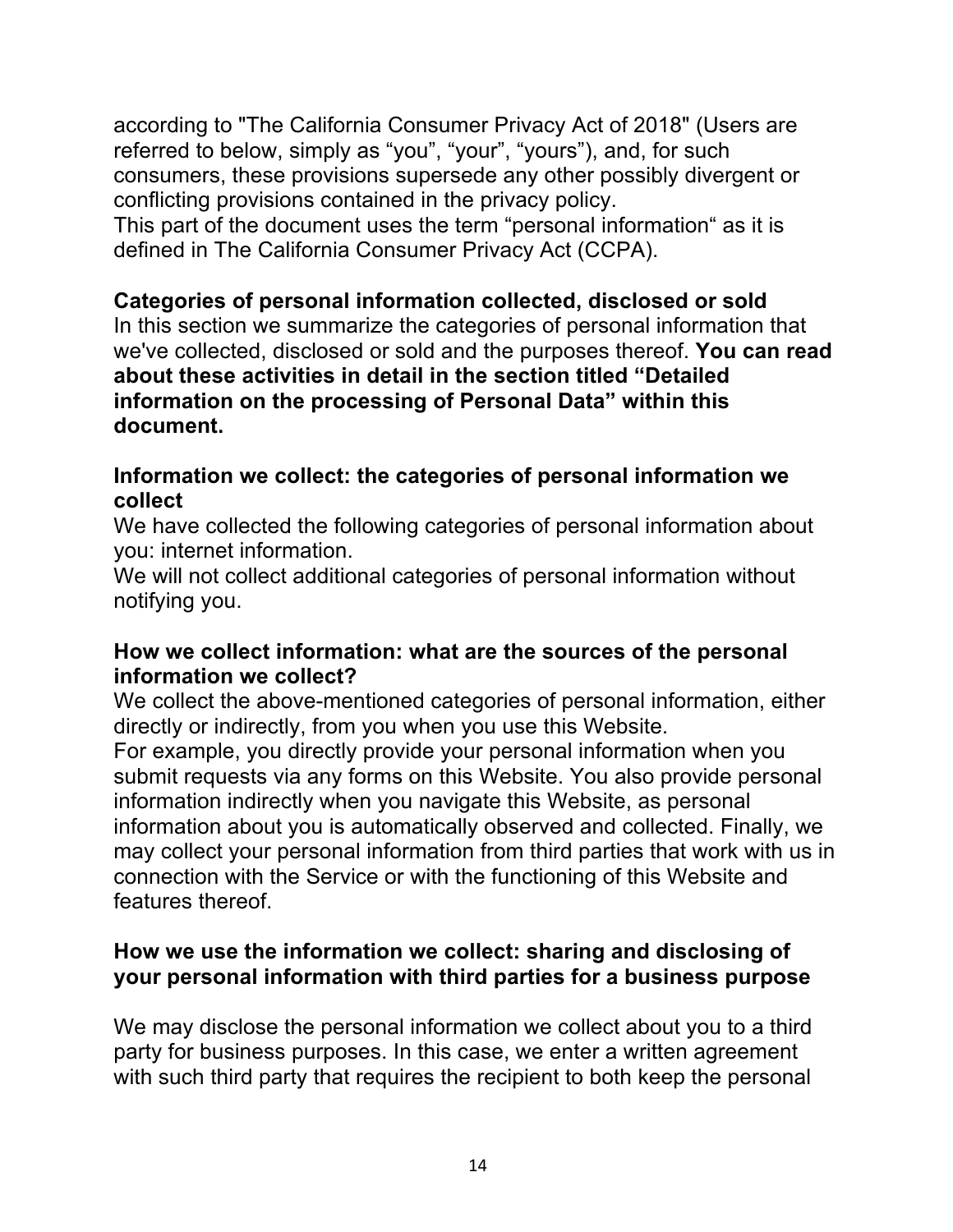information confidential and not use it for any purpose(s) other than those necessary for the performance of the agreement.

We may also disclose your personal information to third parties when you explicitly ask or authorize us to do so, in order to provide you with our Service.

To find out more about the purposes of processing, please refer to the relevant section of this document.

# **Sale of your personal information**

For our purposes, the word "sale" means any "selling, renting, releasing, disclosing, disseminating, making available, transferring or otherwise communicating orally, in writing, or by electronic means, a consumer's personal information by the business to **another business or a third party, for monetary or other valuable consideration**".

This means that, for example, a sale can happen whenever an application runs ads, or makes statistical analyses on the traffic or views, or simply because it uses tools such as social network plugins and the like.

# **Your right to opt out of the sale of personal information**

You have the right to opt out of the sale of your personal information. This means that whenever you request us to stop selling your data, we will abide by your request.

Such requests can be made freely, at any time, without submitting any verifiable request, simply by following the instructions below.

# **Instructions to opt out of the sale of personal information**

If you'd like to know more, or exercise your right to opt out in regard to all the sales carried out by this Website, both online and offline, you can contact us for further information using the contact details provided in this document.

### **What are the purposes for which we use your personal information?**

We may use your personal information to allow the operational functioning of this Website and features thereof ("business purposes"). In such cases, your personal information will be processed in a fashion necessary and proportionate to the business purpose for which it was collected, and strictly within the limits of compatible operational purposes.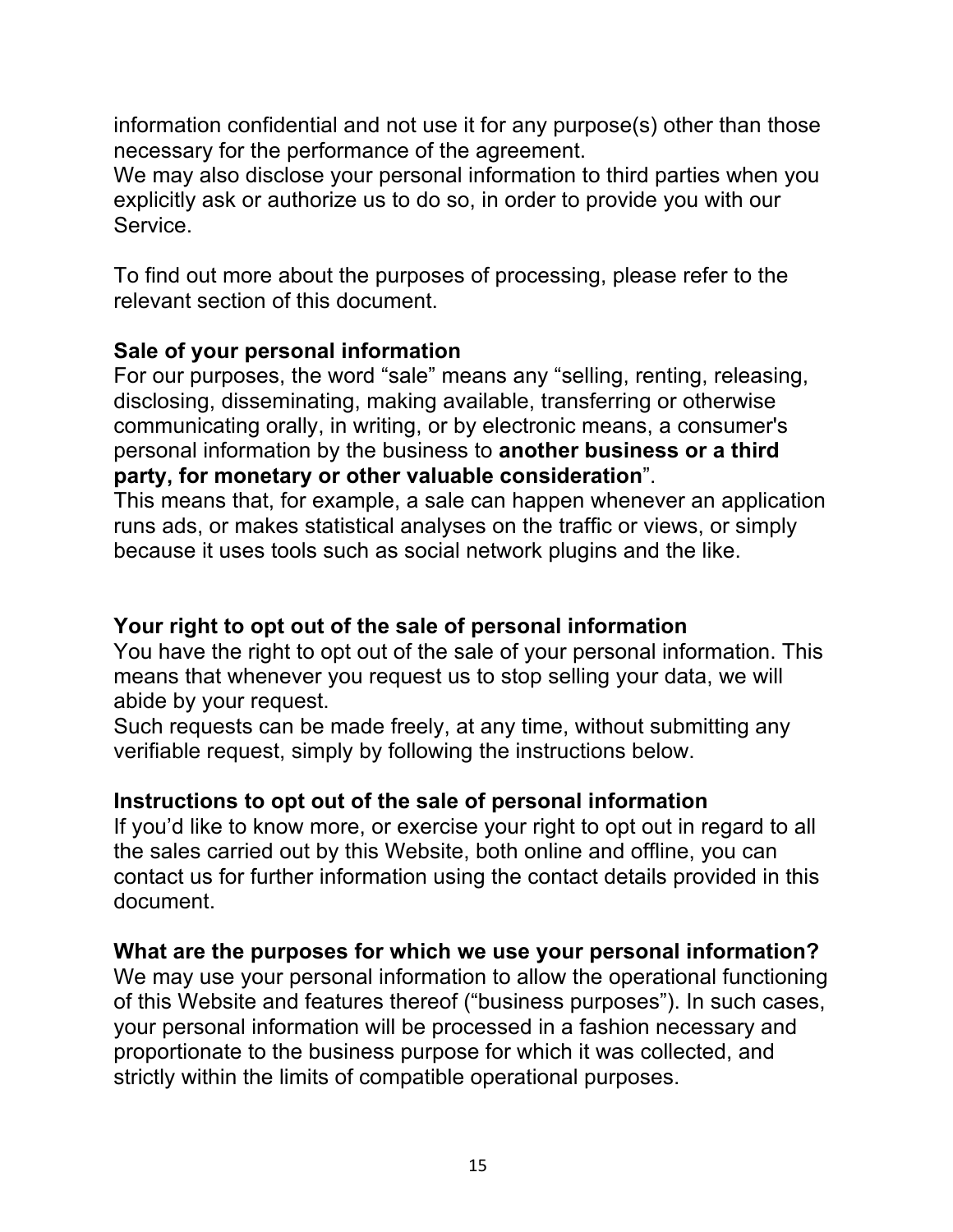We may also use your personal information for other reasons such as for commercial purposes (as indicated within the section "Detailed information on the processing of Personal Data" within this document), as well as for complying with the law and defending our rights before the competent authorities where our rights and interests are threatened or we suffer an actual damage.

We will not use your personal information for different, unrelated, or incompatible purposes without notifying you.

Your California privacy rights and how to exercise them

# **The right to know and to portability**

You have the right to request that we disclose to you:

- the categories and sources of the personal information that we collect about you, the purposes for which we use your information and with whom such information is shared;
- in case of sale of personal information or disclosure for a business purpose, two separate lists where we disclose:
	- for sales, the personal information categories purchased by each category of recipient; and
	- for disclosures for a business purpose, the personal information categories obtained by each category of recipient.

The disclosure described above will be limited to the personal information collected or used over the past 12 months.

If we deliver our response electronically, the information enclosed will be "portable", i.e. delivered in an easily usable format to enable you to transmit the information to another entity without hindrance – provided that this is technically feasible.

# **The right to request the deletion of your personal information**

You have the right to request that we delete any of your personal information, subject to exceptions set forth by the law (such as, including but not limited to, where the information is used to identify and repair errors on this Website, to detect security incidents and protect against fraudulent or illegal activities, to exercise certain rights etc.).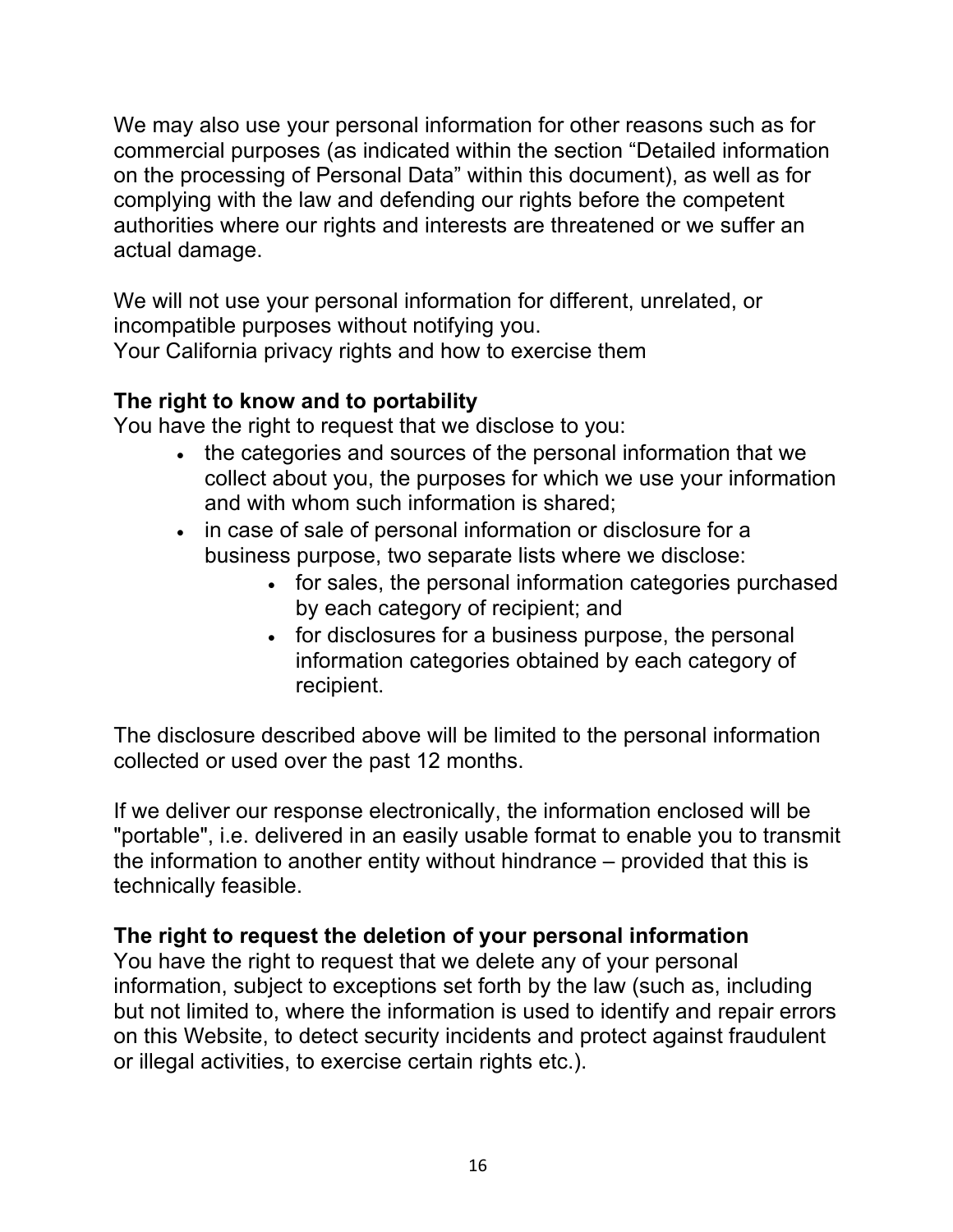If no legal exception applies, as a result of exercising your right, we will delete your personal information and direct any of our service providers to do so.

# **How to exercise your rights**

To exercise the rights described above, you need to submit your verifiable request to us by contacting us via the details provided in this document. For us to respond to your request, it's necessary that we know who you are. Therefore, you can only exercise the above rights by making a verifiable request which must:

- provide sufficient information that allows us to reasonably verify you are the person about whom we collected personal information or an authorized representative;
- describe your request with sufficient detail that allows us to properly understand, evaluate, and respond to it.

We will not respond to any request if we are unable to verify your identity and therefore confirm the personal information in our possession actually relates to you.

If you cannot personally submit a verifiable request, you can authorize a person registered with the California Secretary of State to act on your behalf.

If you are an adult, you can make a verifiable request on behalf of a minor under your parental authority.

You can submit a maximum number of 2 requests over a period of 12 months.

#### **How and when we are expected to handle your request**

We will confirm receipt of your verifiable request within 10 days and provide information about how we will process your request.

We will respond to your request within 45 days of its receipt. Should we need more time, we will explain to you the reasons why, and how much more time we need. In this regard, please note that we may take up to 90 days to fulfill your request.

Our disclosure(s) will cover the preceding 12 month period.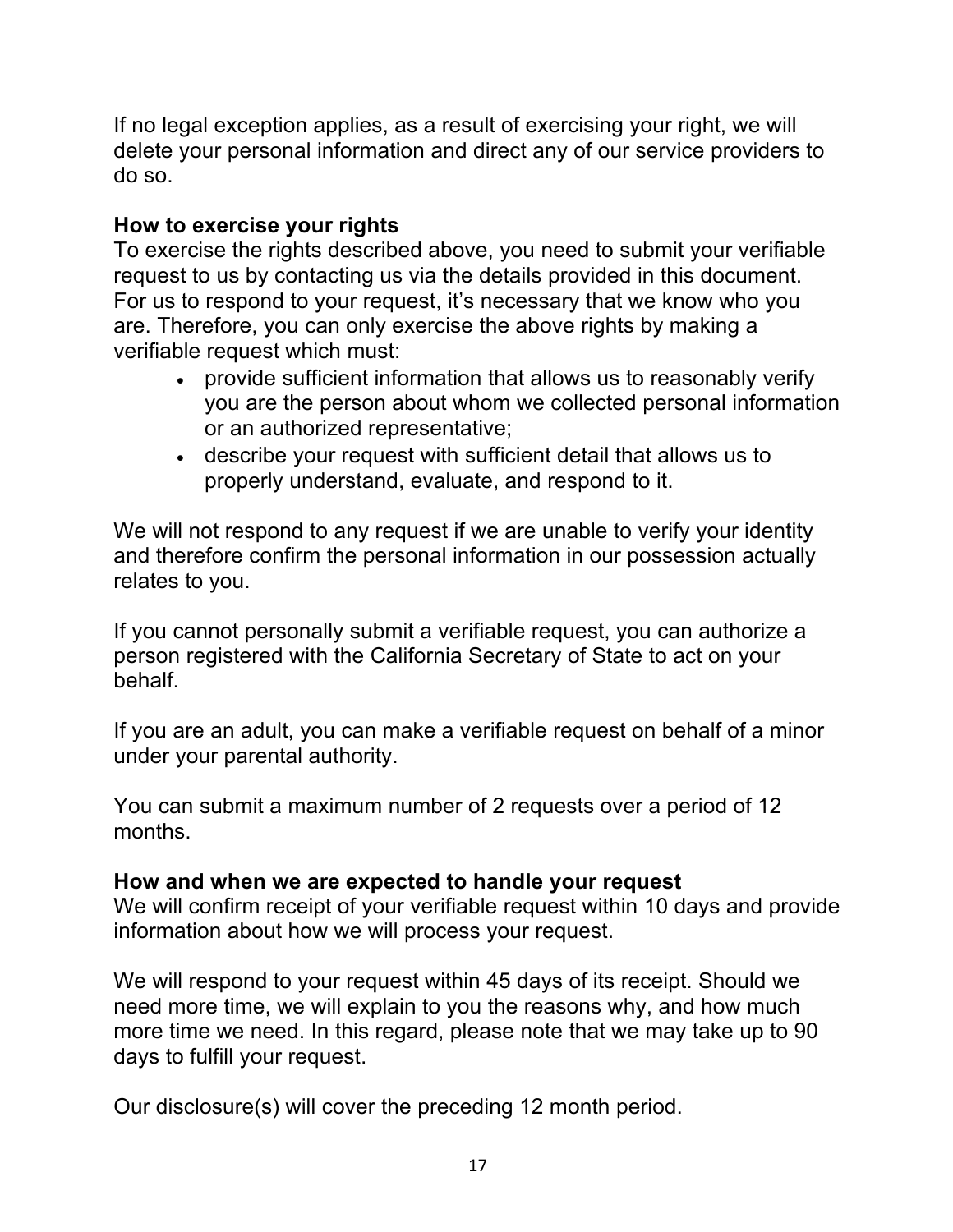Should we deny your request, we will explain you the reasons behind our denial.

We do not charge a fee to process or respond to your verifiable request unless such request is manifestly unfounded or excessive. In such cases, we may charge a reasonable fee, or refuse to act on the request. In either case, we will communicate our choices and explain the reasons behind it.

# **Cookie Notice**

This document informs Users about the technologies that help this Website to achieve the purposes described below. Such technologies allow the Owner to access and store information (for example by using a Cookie) or use resources (for example by running a script) on a User's device as they interact with this Website.

For simplicity, all such technologies are defined as "Trackers" within this document – unless there is a reason to differentiate.

For example, while Cookies can be used on both web and mobile browsers, it would be inaccurate to talk about Cookies in the context of mobile apps as they are a browser-based Tracker. For this reason, within this document, the term Cookies is only used where it is specifically meant to indicate that particular type of Tracker.

Some of the purposes for which Trackers are used may also require the User's consent. Whenever consent is given, it can be freely withdrawn at any time following the instructions provided in this document.

This Website uses Trackers managed directly by the Owner (so-called "first-party" Trackers) and Trackers that enable services provided by a third-party (so-called "third-party" Trackers). Unless otherwise specified within this document, third-party providers may access the Trackers managed by them.

The validity and expiration periods of Cookies and other similar Trackers may vary depending on the lifetime set by the Owner or the relevant provider. Some of them expire upon termination of the User's browsing session.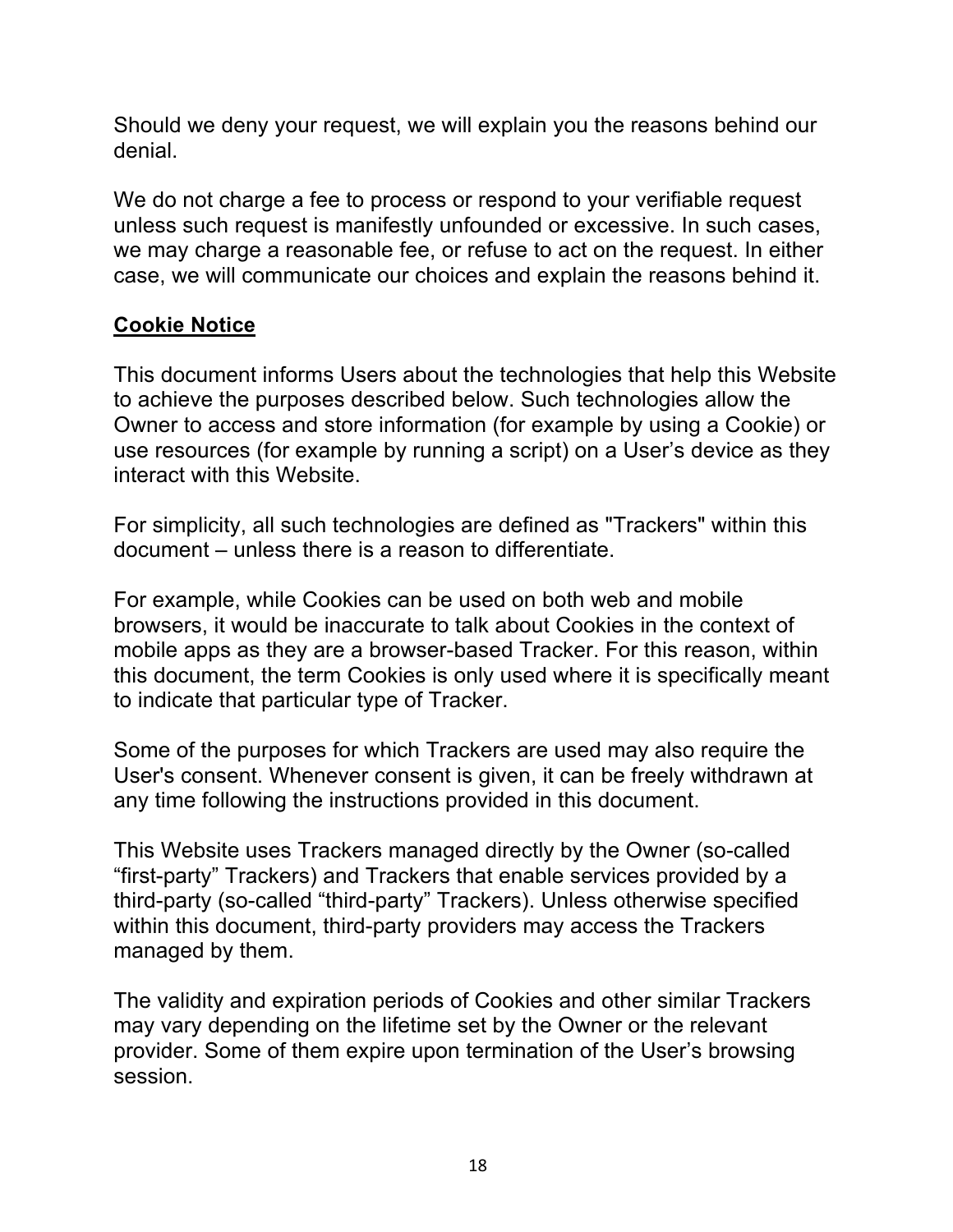In addition to what's specified in the descriptions within each of the categories below, Users may find more precise and updated information regarding lifetime specification as well as any other relevant information – such as the presence of other Trackers - in the linked privacy policies of the respective third-party providers or by contacting the Owner.

# **Activities strictly necessary for the operation of this Website and delivery of the Service**

This Website uses so-called "technical" Cookies and other similar Trackers to carry out activities that are strictly necessary for the operation or delivery of the Service.

# **Other activities involving the use of Trackers**

# **Experience enhancement**

This Website uses Trackers to provide a personalized user experience by improving the quality of preference management options, and by enabling interaction with external networks and platforms.

• Displaying content from external platforms

### **Measurement**

This Website uses Trackers to measure traffic and analyze User behavior with the goal of improving the Service.

• Analytics

### **How to manage preferences and provide or withdraw consent**

There are various ways to manage Tracker related preferences and to provide and withdraw consent, where relevant:

Users can manage preferences related to Trackers from directly within their own device settings, for example, by preventing the use or storage of Trackers.

Additionally, whenever the use of Trackers is based on consent, Users can provide or withdraw such consent by setting their preferences within the cookie notice or by updating such preferences accordingly via the relevant consent-preferences widget, if available.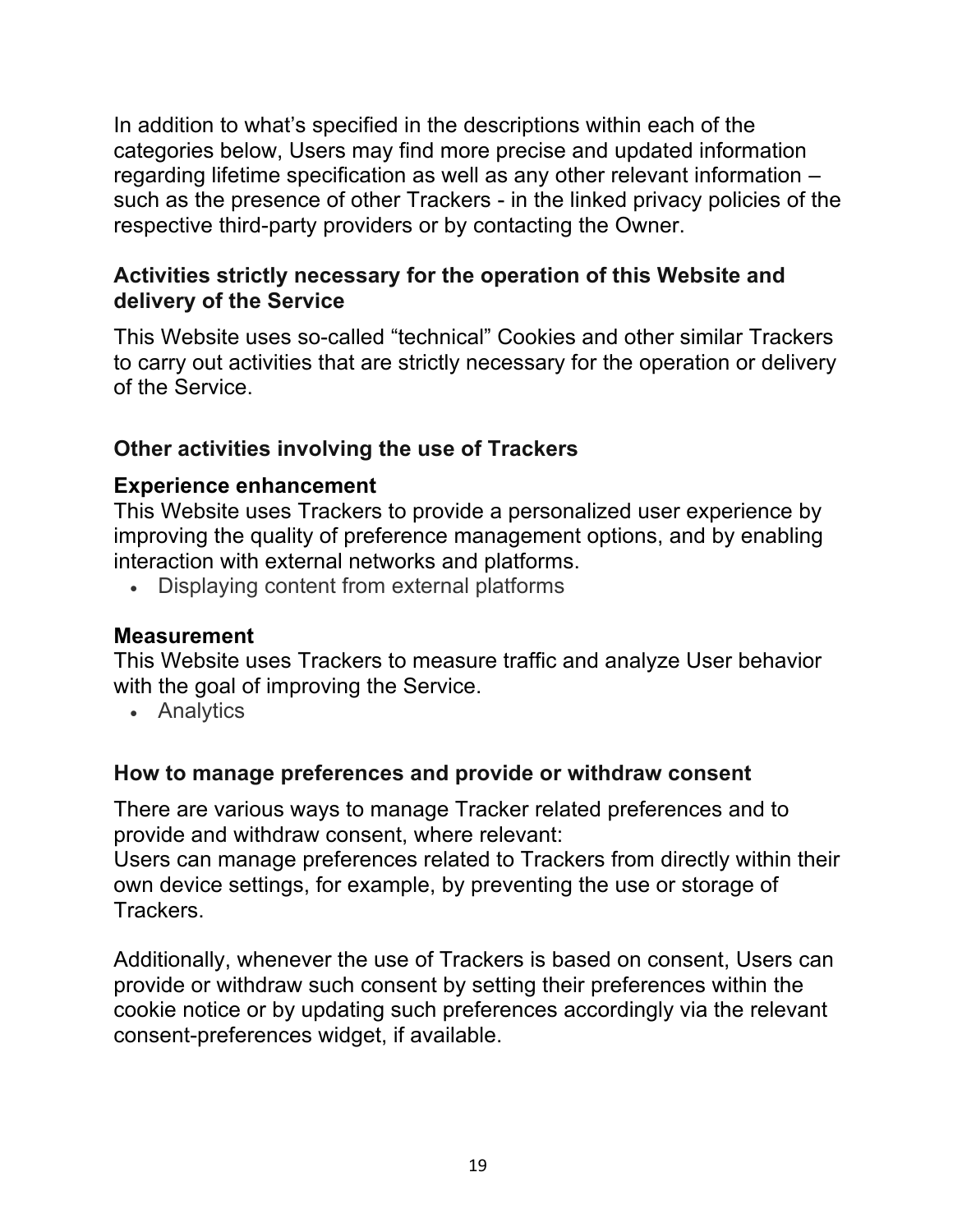It is also possible, via relevant browser or device features, to delete previously stored Trackers, including those used to remember the User's initial consent.

Other Trackers in the browser's local memory may be cleared by deleting the browsing history.

With regard to any third-party Trackers, Users can manage their preferences and withdraw their consent via the related opt-out link (where provided), by using the means indicated in the third party's privacy policy, or by contacting the third party.

# **Locating Tracker Settings**

Users can, for example, find information about how to manage Cookies in the most commonly used browsers at the following addresses:

- Google Chrome
- Mozilla Firefox
- Apple Safari
- Microsoft Internet Explorer
- Microsoft Edge
- Brave
- Opera

Users may also manage certain categories of Trackers used on mobile apps by opting out through relevant device settings, such as the device advertising settings for mobile devices, or tracking settings in general (Users may open the device settings, view and look for the relevant setting).

### **Advertising industry specific opt-outs**

Notwithstanding the above, Users may follow the instructions provided by YourOnlineChoices (EU), the Network Advertising Initiative (US) and the Digital Advertising Alliance (US), DAAC (Canada), DDAI (Japan) or other similar services. Such initiatives allow Users to select their tracking preferences for most of the advertising tools. The Owner thus recommends that Users make use of these resources in addition to the information provided in this document.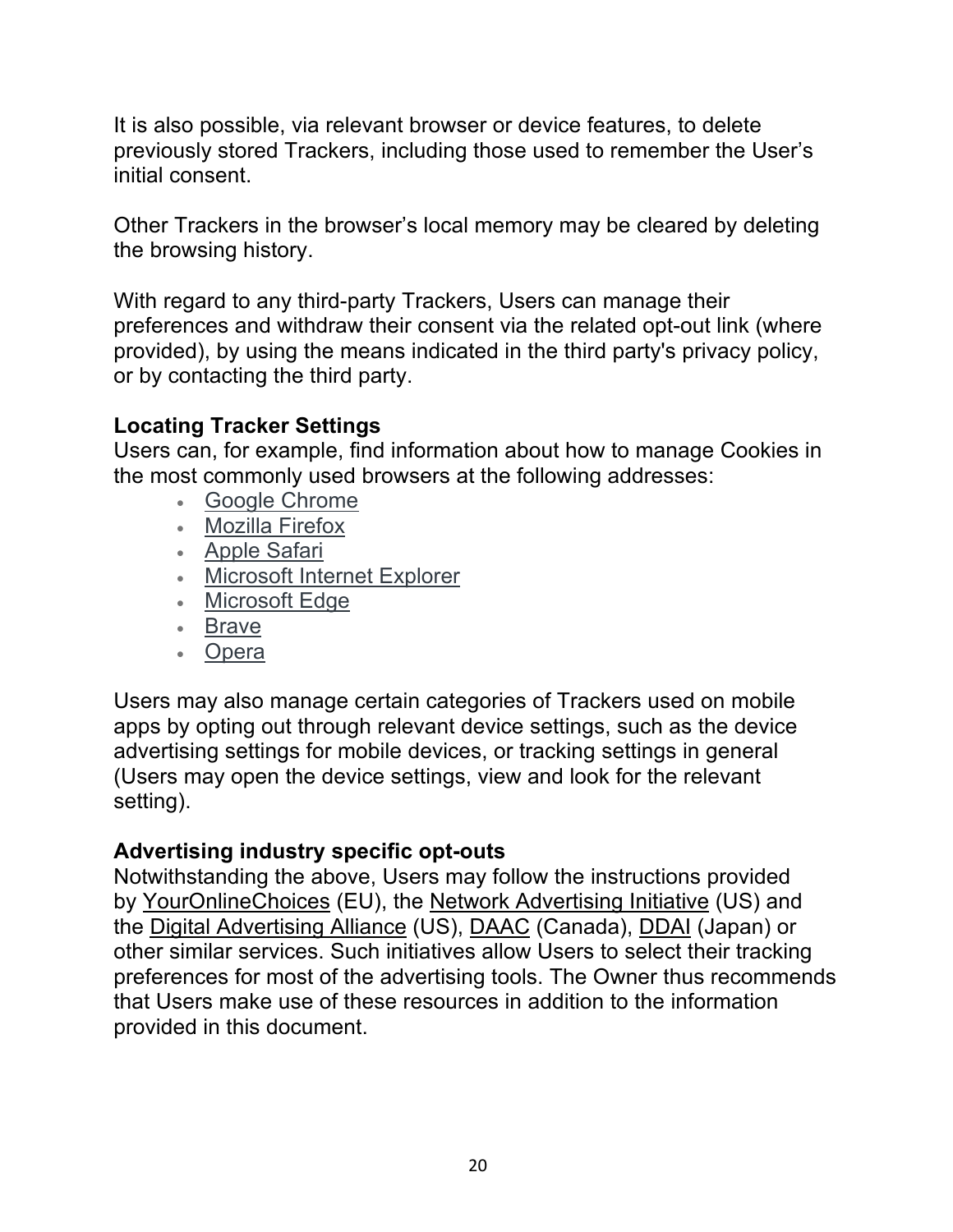The Digital Advertising Alliance offers an application called AppChoices that helps Users to control interest-based advertising on mobile apps.

### **Owner and Data Controller**

Biolinq Inc, 4535 Towne Centre Ct STE 200 San Diego, CA 92121

### **Owner contact email:** info@biolinq.com

Since the use of third-party Trackers through this Website cannot be fully controlled by the Owner, any specific references to third-party Trackers are to be considered indicative. In order to obtain complete information, Users are kindly requested to consult the privacy policies of the respective thirdparty services listed in this document.

Given the objective complexity surrounding tracking technologies, Users are encouraged to contact the Owner should they wish to receive any further information on the use of such technologies by this Website.

### **Definitions related to disclosure of "Cookies"**

### **Personal Data (or Data)**

Any information that directly, indirectly, or in connection with other information — including a personal identification number — allows for the identification or identifiability of a natural person.

### **Usage Data**

Information collected automatically through this Website (or third-party services employed in this Website), which can include: the IP addresses or domain names of the computers utilized by the Users who use this Website, the URI addresses (Uniform Resource Identifier), the time of the request, the method utilized to submit the request to the server, the size of the file received in response, the numerical code indicating the status of the server's answer (successful outcome, error, etc.), the country of origin, the features of the browser and the operating system utilized by the User, the various time details per visit (e.g., the time spent on each page within the Application) and the details about the path followed within the Application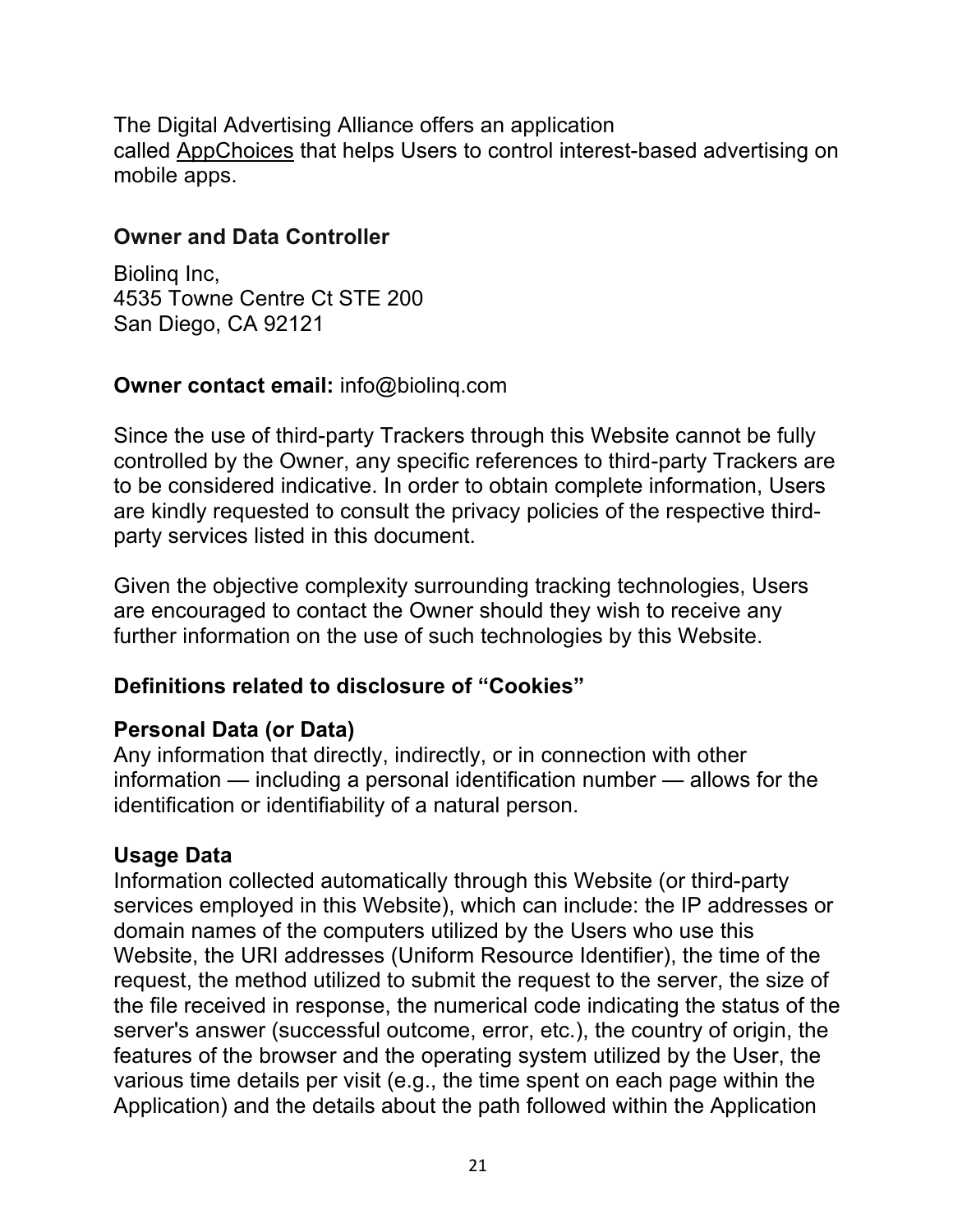with special reference to the sequence of pages visited, and other parameters about the device operating system and/or the User's IT environment.

# **User**

The individual using this Website who, unless otherwise specified, coincides with the Data Subject.

# **Data Subject**

The natural person to whom the Personal Data refers.

### **Data Processor (or Data Supervisor)**

The natural or legal person, public authority, agency or other body which processes Personal Data on behalf of the Controller, as described in this privacy policy.

# **Data Controller (or Owner)**

The natural or legal person, public authority, agency or other body which, alone or jointly with others, determines the purposes and means of the processing of Personal Data, including the security measures concerning the operation and use of this Website. The Data Controller, unless otherwise specified, is the Owner of this Website.

### **This Website (or this Application)**

The means by which the Personal Data of the User is collected and processed.

### **Service**

The service provided by this Website as described in the relative terms (if available) and on this site/application.

### **European Union (or EU)**

Unless otherwise specified, all references made within this document to the European Union include all current member states to the European Union and the European Economic Area.

### **Cookie**

Cookies are Trackers consisting of small sets of data stored in the User's browser.